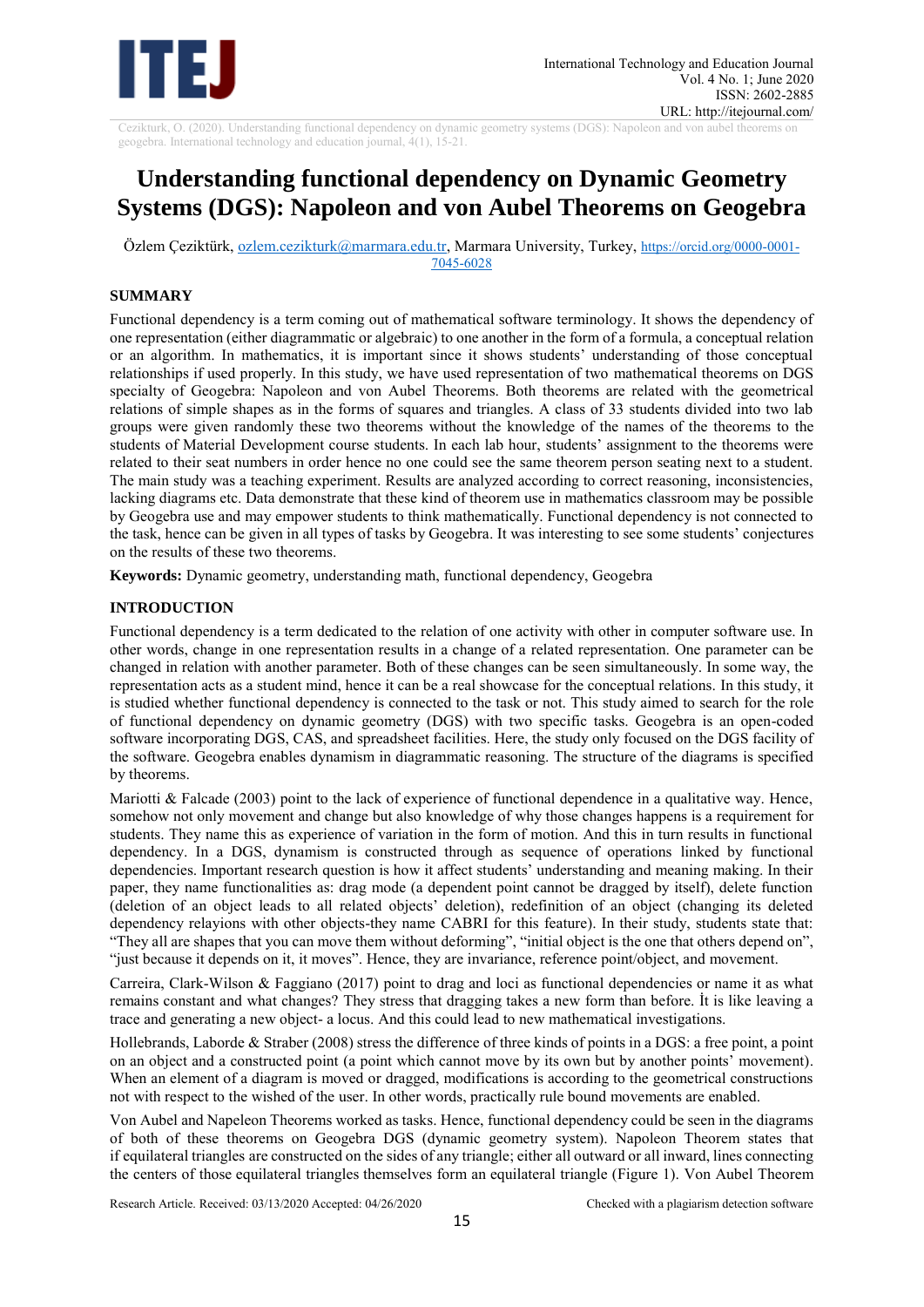states that *given* an *arbitrary quadrilateral*, if we place a square outwardly on each side, and connect the centers of opposite Squares, then the two lines are of equal length and cross at a right angle (Figure 2).



*Figure 1* Napoleon Theorem

Good thing is both of these theorems are enabled by geogebra. Students can demonstrate what is stated by the theorem and can name out deductions possible just by observing them.



*Figure 2* Von Aubel Theorem

#### **Functional dependency on these two tasks**

Some points are fixed, while some others are changed with respect to functional dependency it carries. Napoleon and von Abel theorems are perfect for studying functional dependency since one should be able to change the starting point: corner points of an arbitrary triangle in Napoleon Theorem and corner points of an arbitrary quadrilateral in von Aubel theorem (Mariotti & Falcade, 2003; Holdbrands, Laborde & Straber, 2008). In other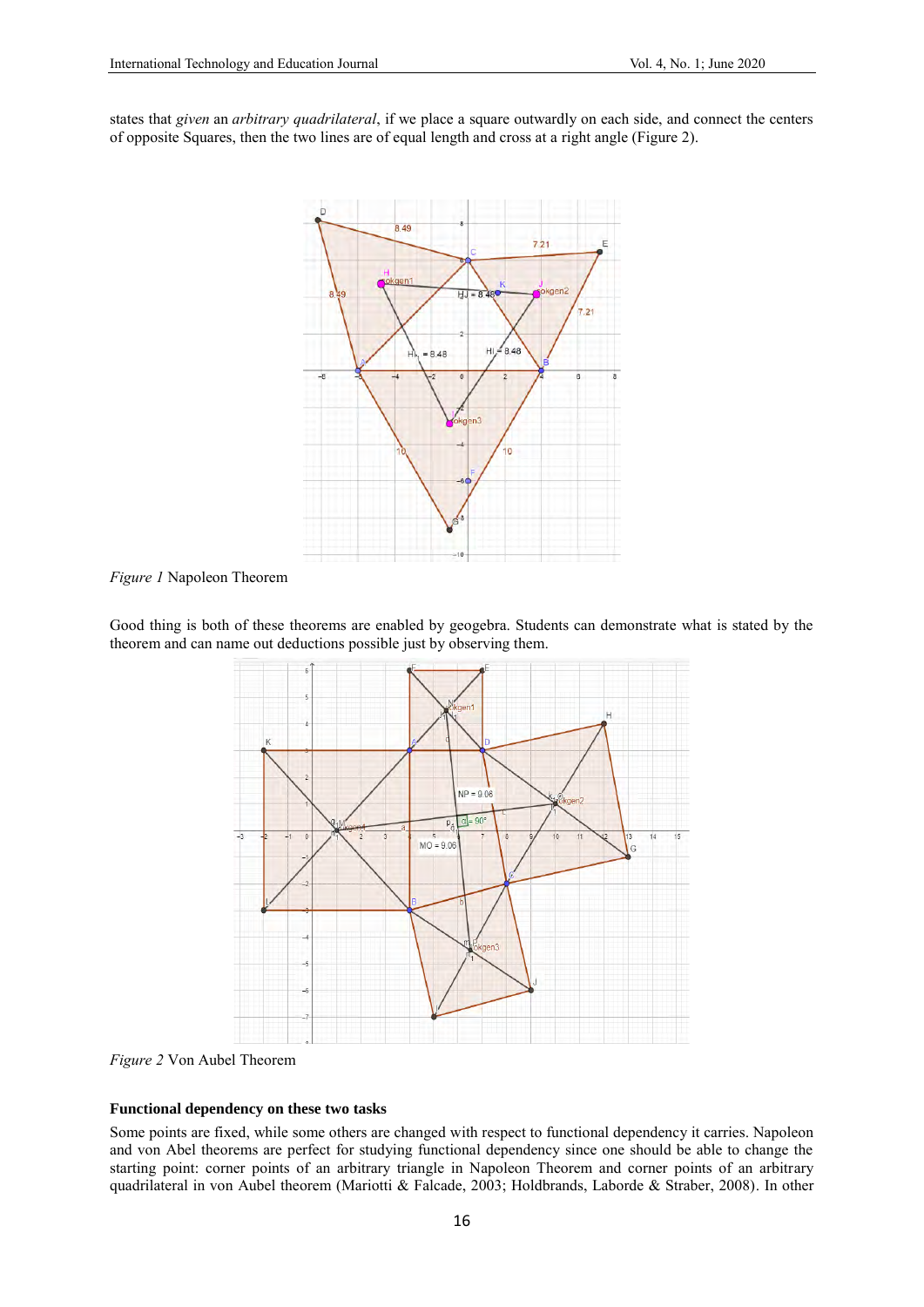words, initial points were free points where all others depended upon. Constructed points were centers of triangles and centers of squares. Somehow, both these theorems are parallel as tasks but also, since they are related with different concepts, they are structurally different as well.

At first, student needs to draw a scalene triangle and quadrilateral as given in the theorem statements. But then, one can show special examples agreeing with the theorems as with equilateral triangle in Napoleon and square in von Aubel Theorem (Yağcı, 2004). Geogebra enables changing the corner points of the starting triangle and consequently starting quadrilateral and special points are arranged according to these changes. If starting point is right, following functional dependencies carry relations as stated in the theorems. In the Napoleon Theorem, one understands the center of an equilateral triangle and in the Von Aubel Theorem, diagonals of square and the idea of perpendicular lines. By drawing of these theorems by Geogebra, students also understand the affordances of the software by reinforcement. Points are in conjunction with each other within the task. When one point is moved, related points also replaced properly. This is a results of functional dependence.

Functional dependency is not only a software term, here one can teach students related concepts and conceptual relationships by functional dependency. Hence, by solving the dependency of points in Geogebra, they somehow solved the theorems and their conceptual arbitrariness as well. Functional dependence shows the student related concepts and points in a problem, hence, related to the understanding of the structure. Both of these theorems ask for very specific structure. This study aimed to search for the role of functional dependency on dynamic geometry (DGS) with two specific tasks.

### **METHOD**

Students seated in the lab as no two students next to each other would take the same task. These two theorems were somehow parallel regarding what they ask for and what they give, hence two groups started equal in the beginning. After the exam, they have print screened the output and sent author their file via e-mail. They did have experience with this sort of theorems on Geogebra. No diagrams but verbal explanations of the theorems were given without theorem names. By using Geogebra, they drew the dynamic diagrams and showed three examples illustrating the same functional dependency. It was a teaching assessment experiment of Geogebra use.

33 preservice mathematics teachers of the Material Development and Technology course were taught Geogebra in a computer lab for one semester. Then they were required to draw these two theorems (von Aubel & Napoleon) in the exam without any knowledge of the names of the theorems or even if they were any theorems or not. It was their first acquaintanceship with these theorems since they are not part of the general curriculum not only of high school but even of university. These two theorems are not in the curriculum; hence they would not have any pre knowledge of these before the exam. Besides, they were not given the names of the theorems.

The data collection instrument was acted as a midterm exam. Verbal representations of the two theorems were given without the theorem names or any affiliations. Students were assigned first and second theorems in order of their sitting in the lab. Then there was a table to gather data on the three sets of examples, and their conclusions of what changed from starting point to the end.

ÖTBT Vize Sınavı - Geogebra

- 1) Bir ABC üçgeninin kenarları üzerine oluşturulan eşkenar üçgenlerin ağırlık merkezleri birleştirildiğinde ortaya bir eşkenar üçgen çıkar. Gösteriniz.
- 2) Bir ABCD dörtgeninin kenarları üzerine oluşturulan karelerin ağırlık merkezlerini karşılıklı olarak birleştiren doğru parçaları hem eşit uzunluktadır, hem de birbirini dik keser. Gösteriniz

Üstteki soruda özel üc durumu inceleverek verileri tablova kavdediniz.

|                | Başlangıçtaki şekil | Sonuç şekil |
|----------------|---------------------|-------------|
|                |                     |             |
|                |                     |             |
|                |                     |             |
| Ne öğrendiniz? |                     |             |
|                |                     |             |
|                |                     |             |
|                |                     |             |

#### *Figure 3*. Data collection instrument

#### **Teaching experiment**

We could think the case as a random assignment to two groups. Two groups could be thought as experiment and control groups respectively. Though, each was experimental in itself. A teaching experiment consists sequence of teaching episodes (Steffe, 1984). A teaching episode includes a teaching agent, one or more students, a witness of the teaching episodes, and a method of recording what transpires during the episode. These records can be used in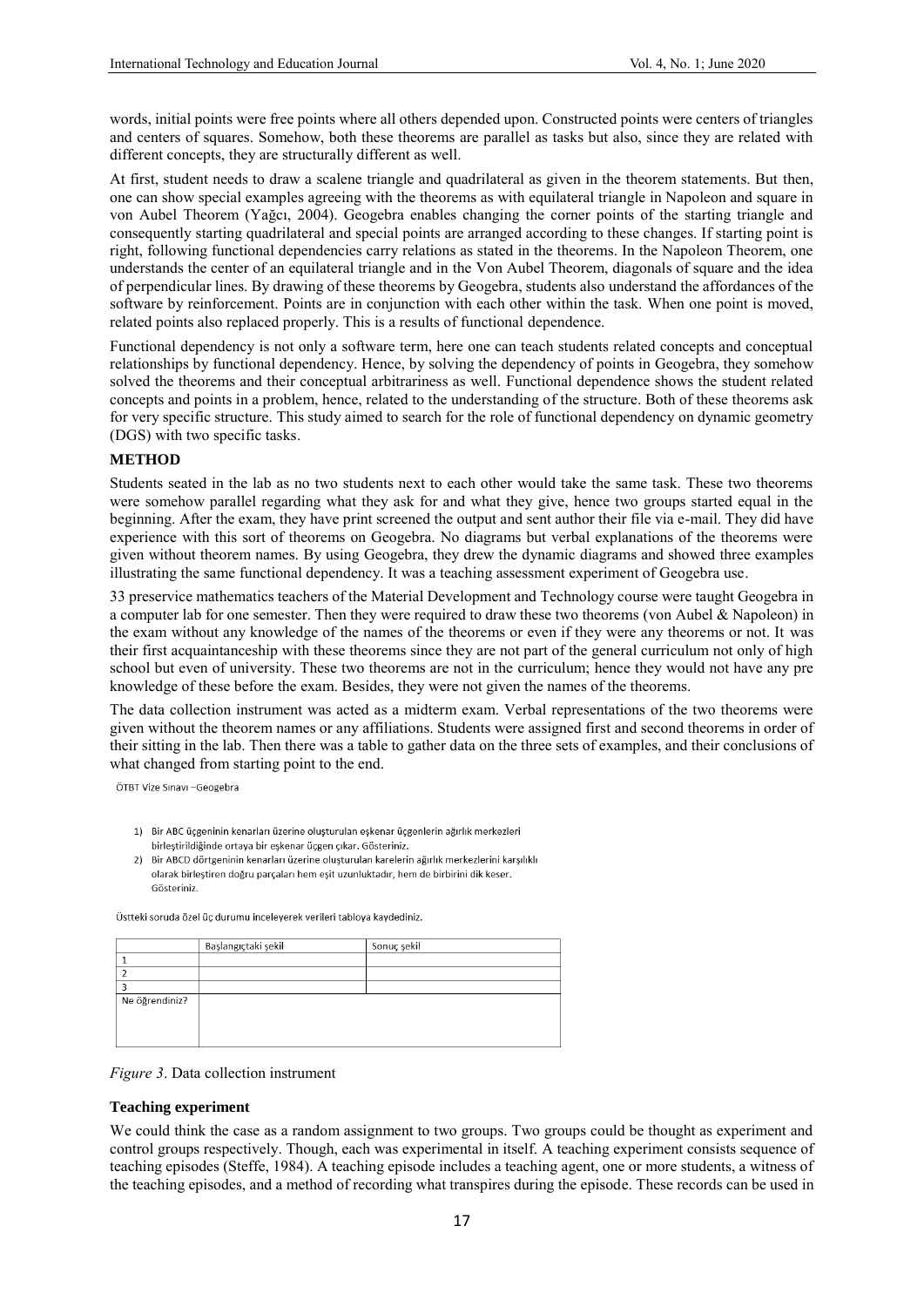preparing subsequent episodes as well as in conducting a retrospective conceptual analysis of the teaching experiment. These elements are very important to all teaching experiments (Steffe, 1984).

Here, teaching episode was only one episode, the theorem. Teaching agent was author; as teacher of the material development course and the witness was the author as well and screen outputs of the student work were the recording method. Subsequent episodes may be developed, but here since it was a part of the exam, it turned out to be the last activity of the course. Conceptual analysis is done afterwards as part of this study.

# **Reliability and validity**

Reliability is consistency of the data collection tools and validity is measuring what it supposed to measure. To achieve these, at first students needed to draw the diagram by their sole understanding of the verbal representation of the theorem. It somehow asked for understanding of representational registers and treatments and conversions between them. Student answers to the pre-constructed form were analyzed for existence of examples, correct dynamic diagram of the theorem in the paper form and in the Geogebra file, and the consistency in the representations involved in the answer. Form structure would help in foundation of reliability of the instrument. No explanations were given to the students. For validity, exact verbal explanation of the theory was stated. Since they were not given the theorem names, no memorization fell into the place. Even though, students have seen these kind of mathematics theorems in the course template, they were not acquainted with these theorems specifically.

## **FINDINGS**

5 students came out with their conjectures. For example, one student came out stating that, the side length of the last equilateral triangle is equal to the arithmetic mean of the sides of the first original triangle. This was looking right for the example they chose for the Napoleon Theorem. And for the von Aubel Theorem, one student stated that at least for the special cases, total length of those two perpendicular lines equals to the perimeter of the quadrilateral at the beginning. From 33 students, only 5 of them (%15) came out with the deductions but as can be seen, those deductions looked theoretical as much (Table 1). Results are in parallel with literature stating the value of content knowledge supporting instrumental genesis. In other words, the degree of the content knowledge needed can be in conjunction with the specifics of the instrument in our case Geogebra.

| Problem                       | Napoleon Theorem (16) | Von Aubel Theorem(17) |
|-------------------------------|-----------------------|-----------------------|
| Mean grade                    | 87                    | 86,65                 |
| $#$ Lacking examples          | 10                    | 8                     |
| # inconsistency               | 4                     | າ                     |
| #Lacking Drawing in the paper | $\Omega$              |                       |
| #Lacking Drawing by geogebra  | $\Omega$              | 0                     |
| #Lacking drawings             | ∍                     | 14                    |
| Top points                    | 100 points            | 100 points<br>4       |
| Least points                  | 65 points             | 70 points             |

Table1. Descriptive data from the experiment

As expected, ones with a correct starting point, ended with the correct functional dependency. In other words, if triangle was scalene, and if trapezoid was really a four unequal sided figure, then correct deductions could be presumed. Otherwise, they thought that only specific triangles and quadrilaterals would end in these two theorems. Hence, in theorem understanding, analyzing what is given, or in some way the structure of the theorem should be drawn just in parallel to the original figure, not less not more. As can be seen from Table 1, inconsistency was seen in less than % 25. This was due to the problems with part whole relationships. Students should understand the parts of the structure of the theorem, to be able to draw the figure flawless. Since, they are theorems no numbers are given in the beginning. Students decided upon the numbers in examples. But they were also supposed to appreciate the complete structure of the theorem and relationships of all parts related. Even though there were some differences in numbers between those theorems, more or less results could be counted as same. Results showed similarities with respect to two theorems. Tasks (theorems) did not prohibit the understanding of relations hence we can conclude that functional dependency is not related with task used.

Some did come out with interesting deductions not given in the theorems. Interestingly, some of these deductions were correct. Can we say that this kind of activity may make students feel like a mathematician? Even though they did not know it was a theorem? Can learning by discovery should be replaced by learning by drill? We hope not.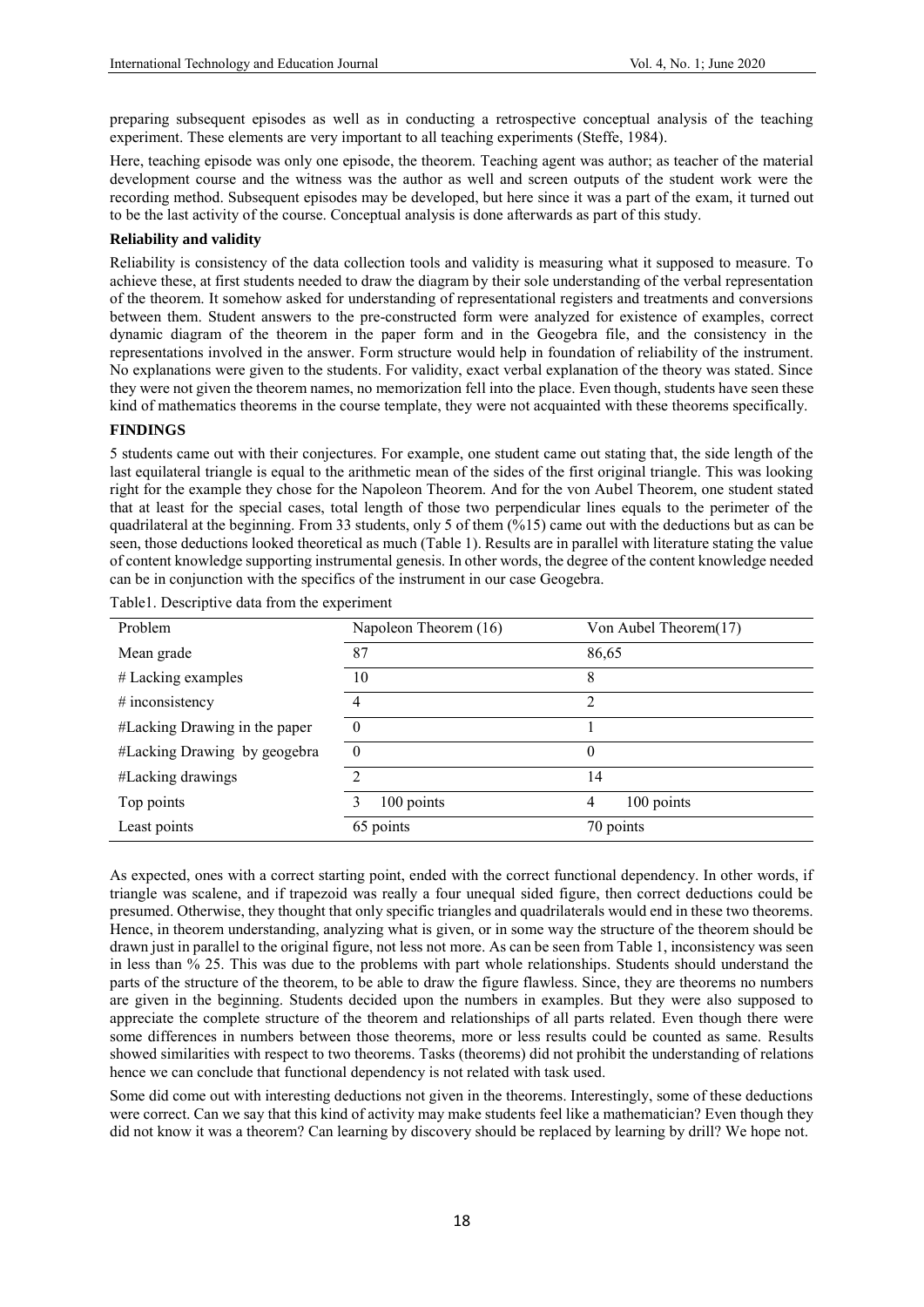

# *Figure 4* Student answer to Napeleon Theorem



#### *Figure 5* Student answer to von Aubel Theorem

Figure 4 and figure 5 are example answers from two students. Hence, they were able to see the correct functional dependencies and were able to conclude the exact diagrams required from them. Students who came with specific shapes but not arbitrary shapes concluded that the theorems were right for only the shapes they found. Hence, their generalized judgments were injured.

## **CONCLUSION AND DISCUSSION**

In the literature, there are unfortunately not so much experimental research on functional dependency. Hence, we could only be able to find research on the software facilities as in Kabaca et.al. (2010), Akyüz (2015) and Baki (2000), Mariotti & Falcade (2003), Carreira, Clark-Wilson & Faggiano( 2017), and finally Holdbrands, Laborde & Straber (2008). Functional dependency is mostly given as a specialty of the software program but not in relation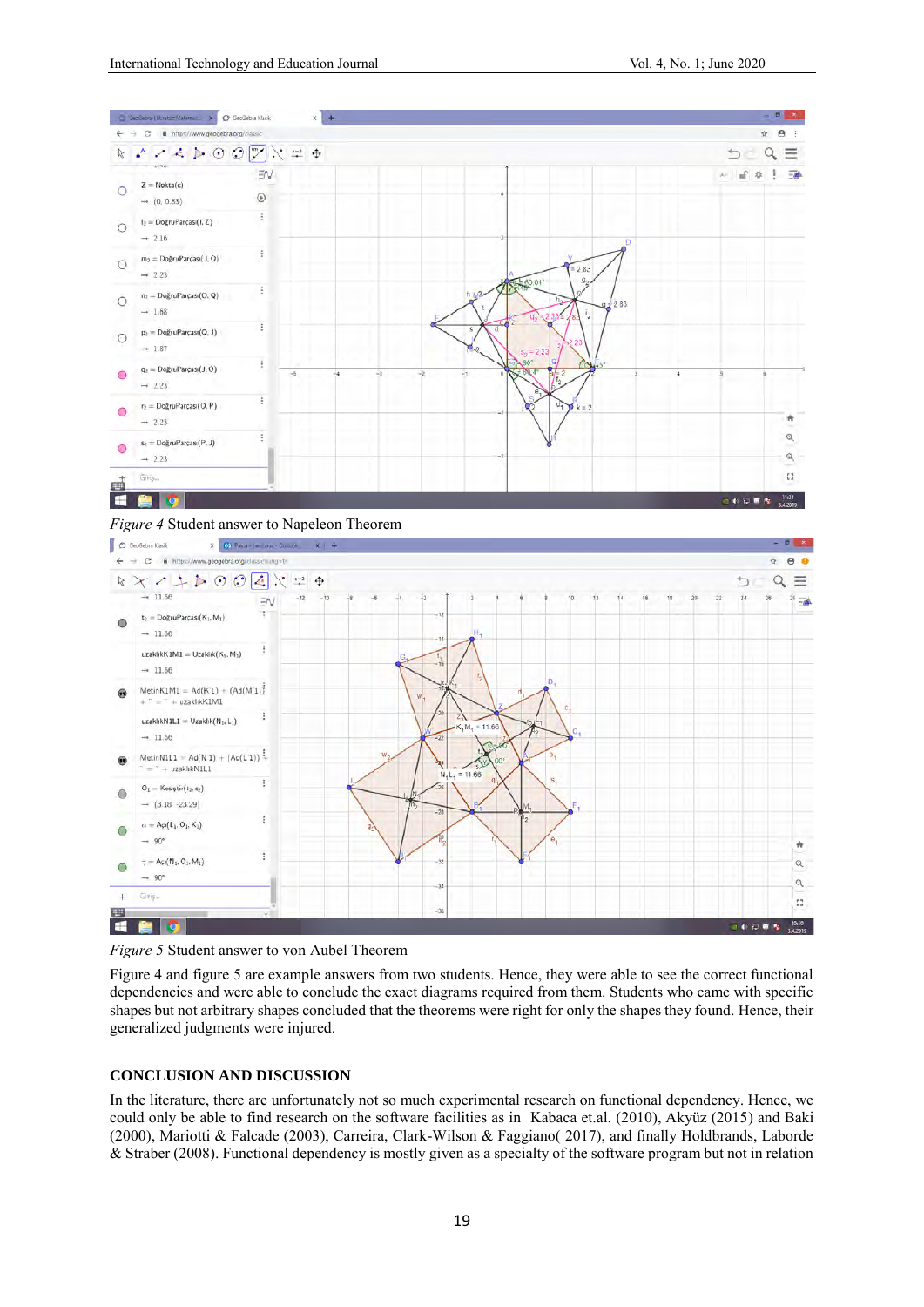to mathematics topics. However, students can find reasonable connections with the correct use of functional dependency. Geogebra enables these connections since its multi representational facility.

We concluded that functional dependency is not dependent on the task even though it may be related to in a manner. We have seen some students acted like mathematicians even though these theorems were from advanced curriculum. They could deduce some hypotheses from the theorem representations. Very few inconsistencies found from student answers show that Geogebra is a good tool to study these kind of functional dependencies. Simple geometry should be a start point, and from that point on, students may be forced to develop more relationships if possible. In the end, students and pre service teachers may feel empowered mathematically as well.

The tasks (theorems) were only different on the number of free corner points of the starting shape (name as triangle in Napeleon and name as a quadrilateral in von Aubel theorem. This should be an important difference for the idea of functional dependency since, those points define the starting object, or the loci. If we can say that 4 is more than 3, hence von Aubel was more complex than Napeleon Theorem, then following results come out. For less complex; inconsistencies are more, examples were less and for more complex; number of drawings are less. Hence, students run away from drawings even in the presence of the Geogebra program. Just by dragging they could generate many examples for two of the theorems as much, but they could not come out with required examples as much as intended.

We could not see any differences regarding the understanding of the initial drawing of the theorem just be reading its verbal representation. They may need to be taught regarding the functional dependencies of Geogebra in detail so that they would not be challenged by different or complex problems or theorems.

## **RECOMMENDATIONS**

It may be a good idea to search mathematics literature for theorems like these sort. Teachers may try to incorporate advanced mathematics more in natural K-12 curriculum. To study functional dependency, students may be required to search for the conceptual relations occurring inside the tasks, and especially in terms of theorems if possible. Material development courses, as well as mathematics courses may be a good place to apply for these tasks. Student teachers may be precluded to find more tasks like these for that course or for mathematics.

Napoleon Theorem is interesting since, students may see that with 120 degree angles, the resulting hexagons (although not regular) tessellate the plane with Geogebra. And with von Aubel Theorem, students may be directed to create n-gons with n squares around and see the relationships of the diagonals hopefully in the form of new theorems and deductions.

A teaching experiment can be a good method for these kind of investigations. It gives room to the researchers and it gives freedom to the students to go their own ways. Data collection instrument could be revised to gather data on what changed and what did not to understand invariance and also it could include some empty space for identifying the dependencies as what depends upon what.

## **REFERENCES**

Akyüz, D. (2015). An investigation into effects of dynamic geometry software (DGS) on students' thinking preferences: Solving geometry problems with and without DGS, *The Euroasia Proceedings of Educational and social sciences*, 2, 215-225.

Baki A. (2000). Bilgisayar donanımlı ortamda matematik öğrenme, *Hacettepe Üniversitesi Eğitim Fakültesi dergisi, (19)*, 186-193.

Carreira S., Clark-Wilson A., Faggiano E., Montone A. (2017). From Acorns to Oak Trees: Charting Innovation Within Technology in Mathematics Education. Faggiano E., Ferrara F., Montone A. (Eds.) *Innovation and Technology Enhancing Mathematics Education. Mathematics Education in the Digital Era* , vol 9. Springer, Cham. Retrieved from https://www.researchgate.net/publication/313895562 From Acorns to Oak Trees Charting Innovation Withi [n\\_Technology\\_in\\_Mathematics\\_Education](https://www.researchgate.net/publication/313895562_From_Acorns_to_Oak_Trees_Charting_Innovation_Within_Technology_in_Mathematics_Education)

Hollebrand, K., Laborde, C. & Straber, R. (2008). Technology and the learning of geometry at the secondary level, M.K. Heid & G.W. Blume(Ed.) (pp.155-207). *Research on technology and the teaching and learning of mathematics; Volume1*, Information Age Publishing: NC.

Kabaca, T., Aktümen, M., Aksoy, Y. ve Bulut, M., (2010), GeoGebra ve GeoGebra ile Matematik Eğitimi*, First Eurasia Meeting Of GeoGebra (EMG): PROCEEDINGS,* Gülseçen, S., Ayvaz Reis, Z. ve Kabaca, T. (Eds), İstanbul Kültür Üniversitesi Yayınları, yayın no: 126, ISBN: 978‐605‐4233‐31‐1

Mariotti, M.A. & Falcade, R. (2014). Function and graph in DGS environment, Retrieved from http://www.researchgate.net/publication/267553710.